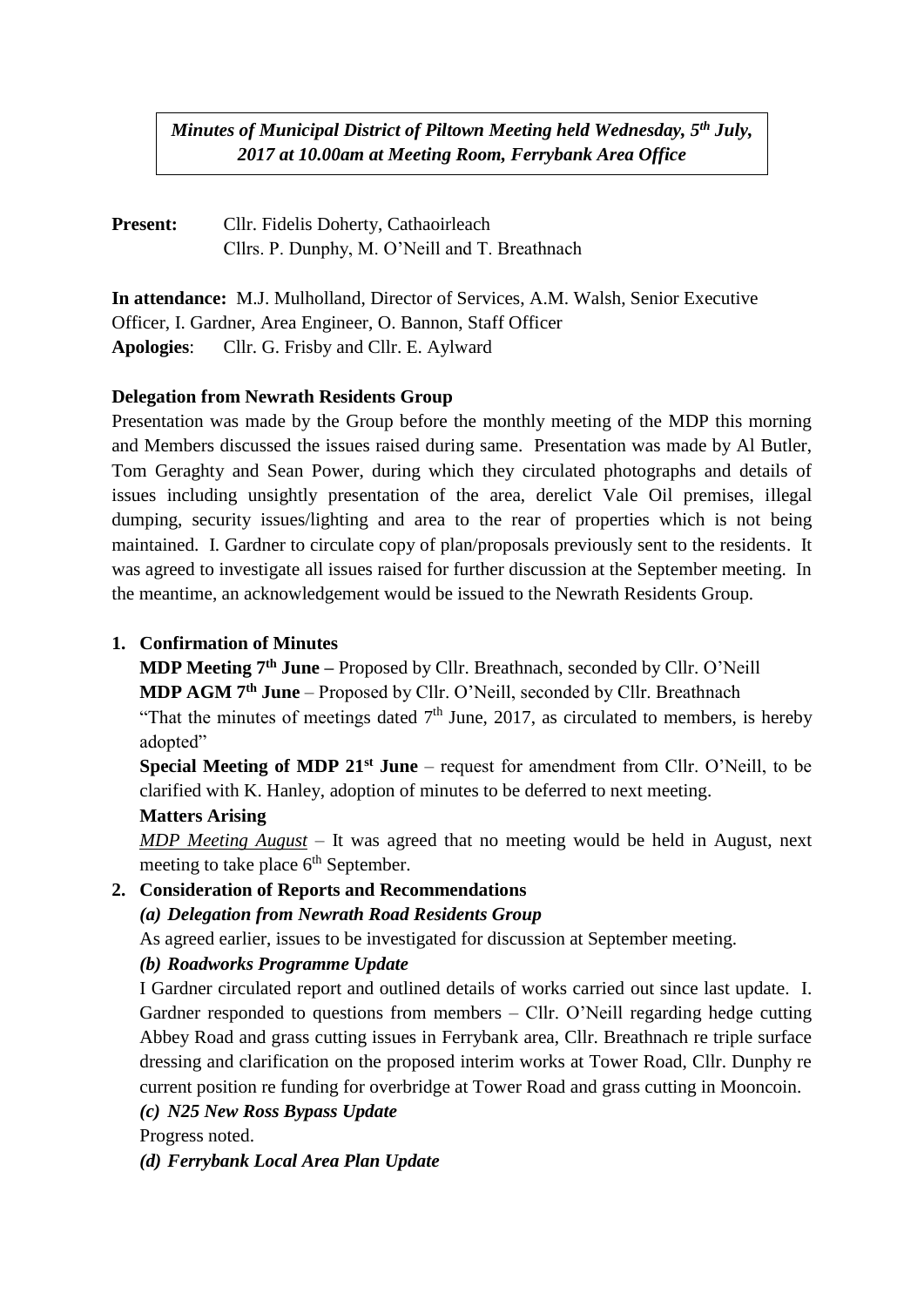MJM advised Plan on display until  $4<sup>th</sup>$  August – information day held  $21<sup>st</sup>$  June very worthwhile, great engagement with 30 people attending. Noted – 2 submissions to-date.

#### *(e) Ferrybank Neighbourhood Park Update*

MJM advised closing date for submissions was Friday,  $7<sup>th</sup>$  July – 6 received to-date.

# *(f) Picnic in the Park – 5 th July*

MJM advised this had been postponed last week and was taking place today, further opportunity for engagement with local community. It was noted Parks Dept staff would be on site with layout plans and to offer help for anyone wishing to make submissions. Cllr. O'Neill complimented consultation undertaken on this project. Cllr. Breathnach agreed and felt this informal process of consultation is a model that could be used again.

#### **3. Business prescribed by Statute, Standing Order or Resolution of the Municipal District Members for transaction at such meetings**

## *(a) Declaration of a Public Road – Owning Hill*

Resolution to declare road off Owning Hill, Piltown (off LS5103) to be a public road was proposed by Cllr. Dunphy, seconded by Cllr. O'Neill and agreed.

#### **4. Other Business set forth in the Notice convening the meeting**

## **5. Notices of Motion**

Cllr. Doherty referred to motion submitted for last meeting, asking if I. Gardner had had an opportunity to look at same – "That consideration, and seeking of, an application re Discretionary Funding be made available for realignment roadworks, for a distance of 500m east of Listerlin village, Tullogher at the location of Listerlin, Tullogher on the R704 to be carried out." I Gardner advised that land had been ceded to facilitate widening of the road, applications to be lodged for low cost safety schemes in September, could include this for funding.

## **6. Correspondence**

Cllr. Doherty enquired if letter had been sent to Minister for Health, Mr. Simon Harris, seeking immediate provision of 24/7 Cardiac Service in Waterford. Discussion followed, it was agreed that AMW would follow up with K. Hanley and also follow up previous Motion at full Council Meeting and correspondence to Minister in November, 2016.

## **7. AOB**

# *(a) Identification of issues for meeting with TII*

Cllr. Breathnach, who had requested this item, advised that he had asked T Butler to liaise with the TII to arrange next meeting with them, most likely in September. Following discussion on a number of issues, it was agreed that members would submit items for inclusion on Agenda for TII meeting to either I Gardner or MJM. Date for meeting to be followed up with T. Butler.

## *(b) Poulanassa Waterfall - Mullinavat*

I Gardner gave up to date position – it was noted that while agreement had been reached with the landowner, no funding was yet available to proceed.

## Cllr. Dunphy raised the following:-

*Analysis of funding in the MDP over last number of years* – Cllr. Dunphy felt funding received in recent years had significantly reduced for roads and infrastructure in the area. MJM agreed that as part of the budgetary process this year, it would be useful to look at